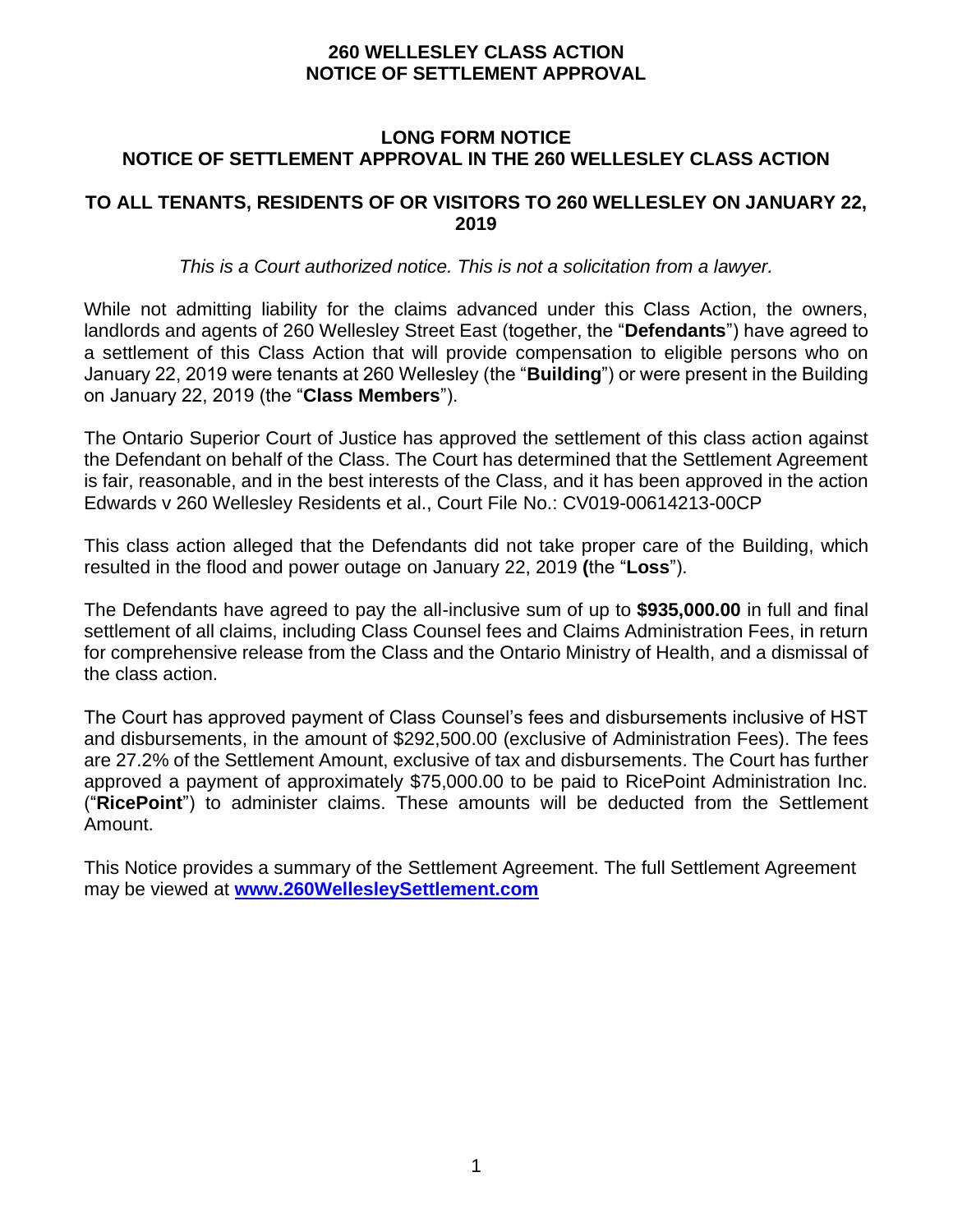### **WHAT THIS NOTICE CONTAINS**

| <b>BASIC INFORMATION</b>             | Page 2 |
|--------------------------------------|--------|
| 1. Why is this notice issued?        |        |
| 2. Who is a member of the Class?     |        |
| 3. What are the Settlement benefits? |        |
| <b>HOW TO SUBMIT A CLAIM</b>         | Page 3 |
| 4. How I submit a claim              |        |
| THE LAWYERS REPRESENTING YOU?        | Page 5 |
| 5. How will Class Counsel be paid?   |        |
| <b>ADDITIONAL INFORMATION</b>        | Page 5 |
| 6. How do I get more information?    |        |

# **BASIC INFORMATION**

#### **1. Why was this notice issued?**

This Class Action was certified by Court Order dated March 6, 2020.

The Court has now determined that the Settlement Agreement is fair, reasonable, and in the best interest of the Class, and it has been approved.

Eligible Class Members may now submit a claim to receive a portion of the Settlement Amount.

#### **2. Who is a member of the Class?**

The proposed settlement includes all persons who, on January 22, 2019 were tenants at 260 Wellesley **("Resident Class")** and all other visitors of tenants who were present at the Building on January 22, 2019 **("Visitor Class").**

#### **3. What are the settlement benefits?**

The Defendants have agreed to pay the all-inclusive sum of up to **\$935,000.00** in full and final settlement of all claims, including Class Counsel fees and Claims Administration Fees, in return for comprehensive release from the Class and the Ontario Ministry of Health, and a dismissal of the class action.

In broad terms, Class Members who complete a valid claim form before the **Claims Deadline** of **October 19, 2021** will be eligible to receive the following:

A. If you are a member of the Tenant Class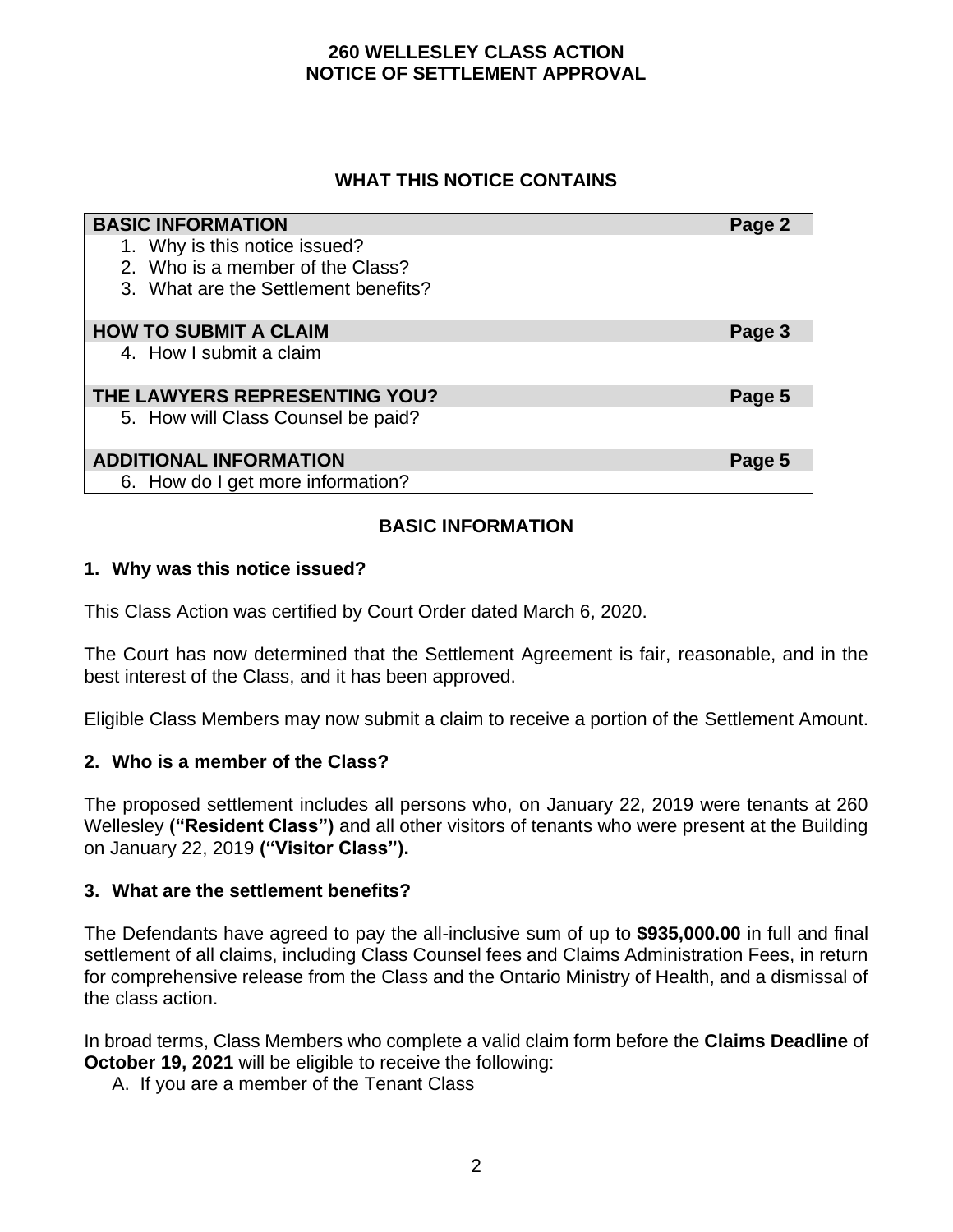- i. each successful claimant will receive up to a maximum of **\$600.00** for general inconvenience and displacement. This sum may be reduced depending on how many people make eligible claims;
- ii. each successful claimant will additionally receive up to a maximum of **\$1,000.00** to compensate for certain injuries sustained due to the flood and power outage. This additional sum for injury compensation may be reduced depending on how many people make eligible claims.
- B. If you are a member of the Visitor Class
	- i. each successful claimant may additionally receive up to a maximum of **\$1,000.00** to compensate for certain injuries sustained due to the flood and power outage. This additional sum for injury compensation may be reduced depending on how many people make eligible claims.

# **HOW TO SUBMIT A CLAIM**

#### **4. How I submit a claim**

To be eligible to receive part of the Settlement Fund, Class Members must submit a completed Claims Form to the Claim Administrator, RicePoint, postmarked no later than **October 19, 2021**. See Claims Form attached hereto. Alternatively the Claims Form can be completed online at **[www.260WellesleySettlement.com](http://www.260wellesleysettlement.com/)**.

A person who submits a claim must meet specific criteria and submit supporting documents to be entitled to a portion of the settlement fund. It is the Administrator's responsibility to determine if a person who submits a claim is a Class Member, and ultimately whether that Class Member is entitled to a portion of the Settlement Fund.

Once the claims period has expired payments under the Settlement Agreement will be distributed to Class Members by RicePoint.

# **STEP ONE: MEMBERSHIP IN THE CLASS**

#### **Tenant Class**

Claimants who were residents of 260 Wellesley on January 22, 2019 that wish to make a claim must provide the Administrator with the following:

- i. a completed Claim Form;
- ii. proof of identification;
- iii. proof of residence in the Building on January 22, 2019.

Documents that shall be good and sufficient proof of residence in the Building includes but is not limited to:

- I. Claimants aged 18 years and older:
	- i. a copy of government ID listing the building as Claimant address;
	- ii. a copy of 2018 tax correspondence address to the Claimant at the Building;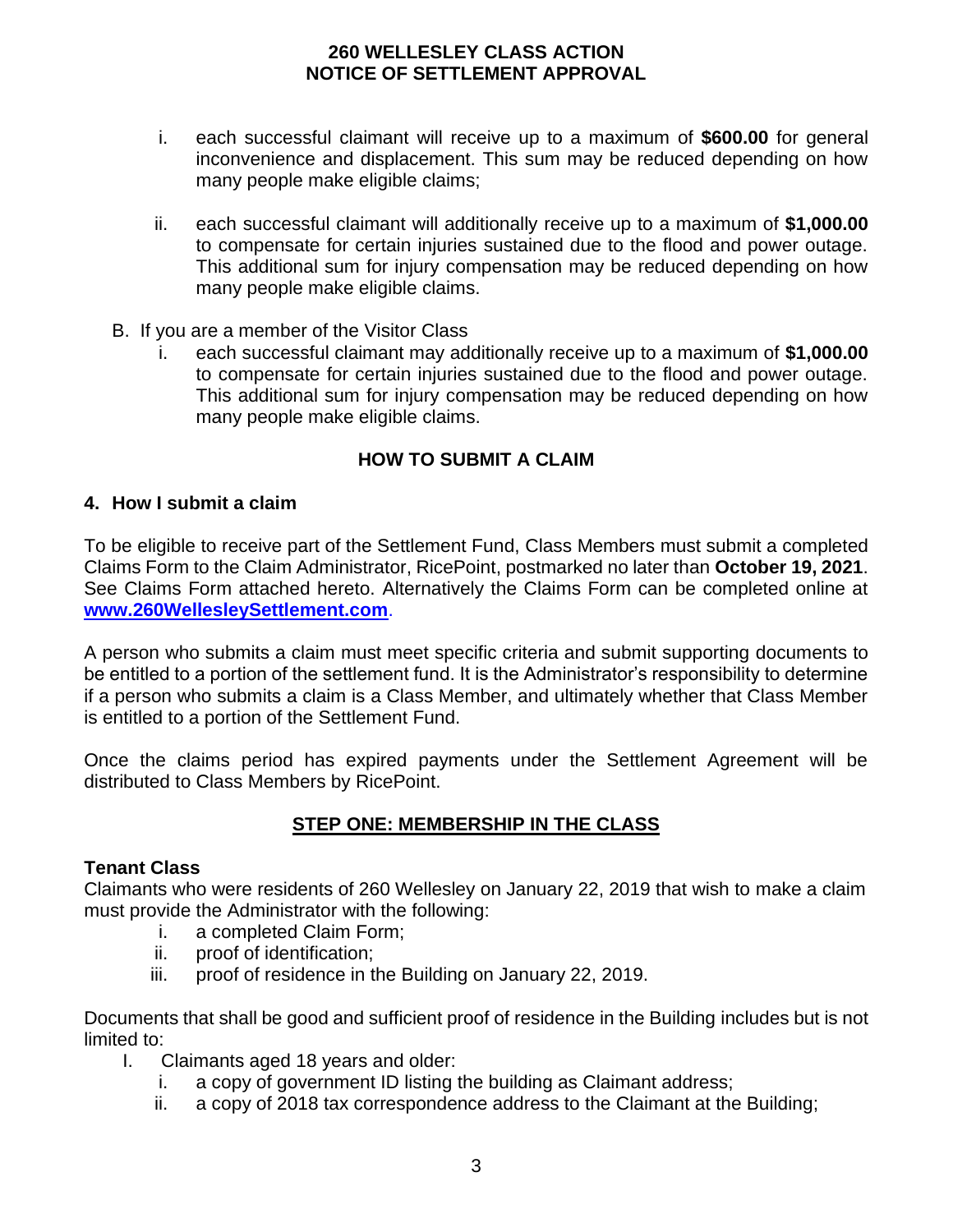- iii. a copy of contemporaneous utility or financial correspondence addressed to the Claimant at the Building; or
- iv. a copy of registration with a family doctor or medical clinic listing the Building as Claimant address.
- II. School age Claimants, ages 5-17 years
	- i. A copy of government identification listing the Building as Claimant address;
	- ii. A copy of school registration listing the Building as Claimant address; or
	- iii. A copy of registration with registration with a family doctor or medical clinic listing the Building as Claimant address.
- III. Claimants aged 2-4 years:
	- i. A copy of a birth certificate indicating a Resident Tenant as a parent; or
	- ii. A copy of daycare or nursery school registration listing the Building as the address of the Claimant.

The above list of documents is in-exhaustive. The Claims Administrator may consider additional documentation as proof of residence at their sole discretion.

### **Visitor Class**

- A. Claimants other than members of the Tenant Class that were in the Building on January 22, 2019 who wish to make a claim must provide the Administrator with the following:
	- i. A copy of Proof of Identification; and
	- ii. Provide a Sworn Declaration that the Claimant was present in the Building on January 22, 2019, visiting with another Tenant Class Member that has been found by the Claims Administrator to be a Tenant Class Member.

# **STEP TWO: CLAIM TO A FUND**

#### **General Claims Fund**

A member of the Tenant Class will receive a payment from the General Claims fund of up to \$600.00**.** This sum may be reduced depending on how many people make eligible claims.

Members of the Visitor Class are not eligible for a payment from the General Claims Fund.

#### **Injury Claims Fund**

A member of the Tenant Class or Visitor Class may make a claim to the Injury Claim Fund of up to \$1,000.00 if they sustained a physical or psychological injury caused by the Loss.

To make a claim to the Injury Claim Fund a Class Member must provide the Administrator with a copy of their medical records dated January 22, 2019 or soon thereafter that documents a physical or psychological injury caused by the Loss.

The Claims administrator will determine that a Class Member sustained a physical or psychological injury *caused by the Loss* if: